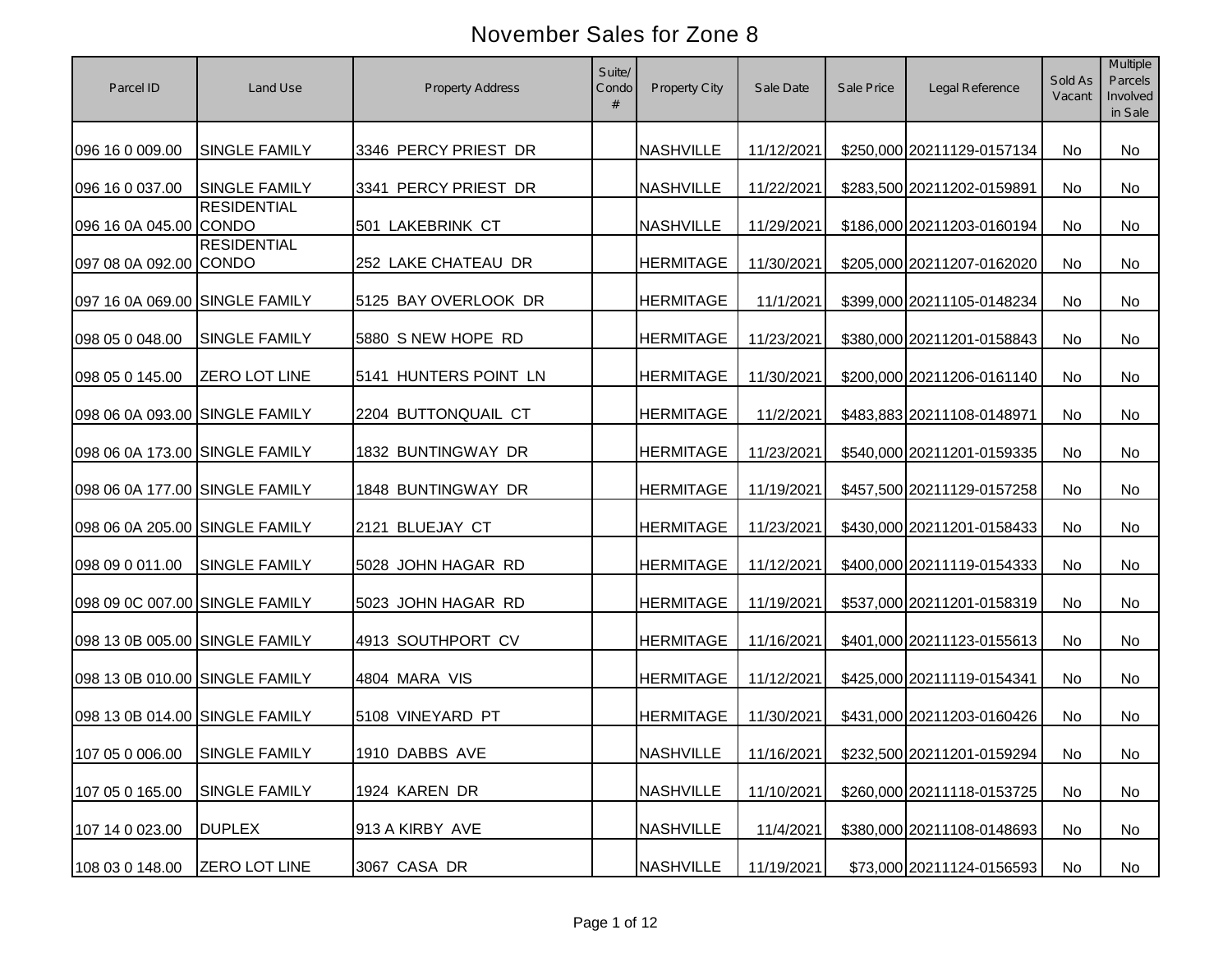| Parcel ID                      | Land Use                                 | <b>Property Address</b>  | Suite/<br>Condo<br># | Property City                 | Sale Date  | Sale Price | Legal Reference            | Sold As<br>Vacant | Multiple<br>Parcels<br>Involved<br>in Sale |
|--------------------------------|------------------------------------------|--------------------------|----------------------|-------------------------------|------------|------------|----------------------------|-------------------|--------------------------------------------|
| 108 03 0 208.00                | <b>ZERO LOT LINE</b>                     | 1128 CABANA DR           |                      | <b>NASHVILLE</b>              | 11/4/2021  |            | \$180,000 20211119-0154117 | No                | No                                         |
| 108 04 0 166.00                | <b>ZERO LOT LINE</b>                     | 906 WAGGONER CT E        |                      | <b>NASHVILLE</b>              | 11/29/2021 |            | \$216,000 20211202-0160081 | No                | No                                         |
| 108 04 0B 010.00 SINGLE FAMILY |                                          | 3445 WHITE PINE DR       |                      | <b>NASHVILLE</b>              | 11/19/2021 |            | \$381,000 20211129-0157478 | No                | No                                         |
| 108 07 0B 125.00 CONDO         | <b>RESIDENTIAL</b>                       | 401 STIMBER DR           |                      | <b>NASHVILLE</b>              | 11/23/2021 |            | \$209,900 20211206-0161119 | No                | No                                         |
| 108 08 0 215.00                | <b>ZERO LOT LINE</b>                     | 3210 CEDAR RIDGE RD      |                      | <b>NASHVILLE</b>              | 11/24/2021 |            | \$210,000 20211202-0159791 | No                | No                                         |
| 108 08 0E 007.00 CONDO         | <b>RESIDENTIAL</b>                       | 1404 QUAIL RUN           |                      | <b>NASHVILLE</b>              | 11/29/2021 |            | \$208,500 20211209-0162994 | No                | No                                         |
| 108 12 0A 049.00 CONDO         | <b>RESIDENTIAL</b>                       | 1340 QUAIL VALLEY RD     |                      | <b>NASHVILLE</b>              | 11/19/2021 |            | \$198,000 20211210-0158540 | No                | No                                         |
| 108 16 0 112.00                | ZERO LOT LINE                            | 3219 PRIEST WOODS DR     |                      | <b>NASHVILLE</b>              | 11/12/2021 |            | \$193,000 20211122-0154506 | No                | No                                         |
| 108 16 0 115.00                | <b>SINGLE FAMILY</b>                     | 1413 TRADE WINDS CT      |                      | <b>NASHVILLE</b>              | 11/15/2021 |            | \$263,560 20211119-0154311 | No                | No                                         |
| 108 16 0 192.00                | <b>ZERO LOT LINE</b>                     | 1028 PLEASANT VIEW DR    |                      | <b>NASHVILLE</b>              | 11/15/2021 |            | \$220,000 20211124-0155766 | No                | No                                         |
| 109 04 0A 015.00 SINGLE FAMILY |                                          | 2508 JANALYN TRCE        |                      | <b>HERMITAGE</b>              | 11/2/2021  |            | \$495,000 20211109-0149768 | No                | No                                         |
| 109 05 0B 508.00 CONDO         | <b>RESIDENTIAL</b>                       | 3535 BELL RD             | 508                  | NASHVILLE                     | 11/4/2021  |            | \$265,000 20211116-0152578 | No                | No                                         |
| 109 05 0D 017.00 CONDO         | <b>RESIDENTIAL</b>                       | 1545 LINCOYA BAY DR      |                      | <b>NASHVILLE</b>              | 11/30/2021 |            | \$289,500 20211207-0162206 | No                | No                                         |
| 109 05 0D 027.00 CONDO         | <b>RESIDENTIAL</b>                       | 1553 LINCOYA BAY DR      |                      | <b>NASHVILLE</b>              | 11/3/2021  |            | \$308,000 20211116-0152507 | No                | No                                         |
| 109 05 0D 083.00 CONDO         | <b>RESIDENTIAL</b>                       | 1637 LINCOYA BAY DR      |                      | <b>NASHVILLE</b>              | 11/19/2021 |            | \$199,000 20211201-0158494 | No                | No                                         |
| 110 00 0 170.00                | <b>SINGLE FAMILY</b>                     | 4961 ALVIN SPERRY RD     |                      | <b>MOUNT</b><br><b>JULIET</b> | 11/2/2021  |            | \$475,000 20211119-0154021 | No                | No                                         |
| 110 00 0 170.00 SINGLE FAMILY  |                                          | 4961 ALVIN SPERRY RD     |                      | <b>MOUNT</b><br><b>JULIET</b> | 11/18/2021 |            | \$475,000 20211208-0162469 | No                | No                                         |
| 110 00 0 216.00                | SINGLE FAMILY                            | 1624 STEWARTS FERRY PIKE |                      | <b>HERMITAGE</b>              | 11/29/2021 |            | \$292,300 20211202-0160026 | No                | No                                         |
| 110 00 0 217.00                | <b>VACANT</b><br><b>RESIDENTIAL LAND</b> | 1628 STEWARTS FERRY PIKE |                      | <b>HERMITAGE</b>              | 11/30/2021 |            | \$127,000 20211203-0160781 | Yes               | No                                         |
| 110 02 0B 052.00 CONDO         | <b>RESIDENTIAL</b>                       | 5002 HARBOR RESERVE CV   |                      | <b>HERMITAGE</b>              | 11/12/2021 |            | \$515,614 20211118-0153841 | No                | No                                         |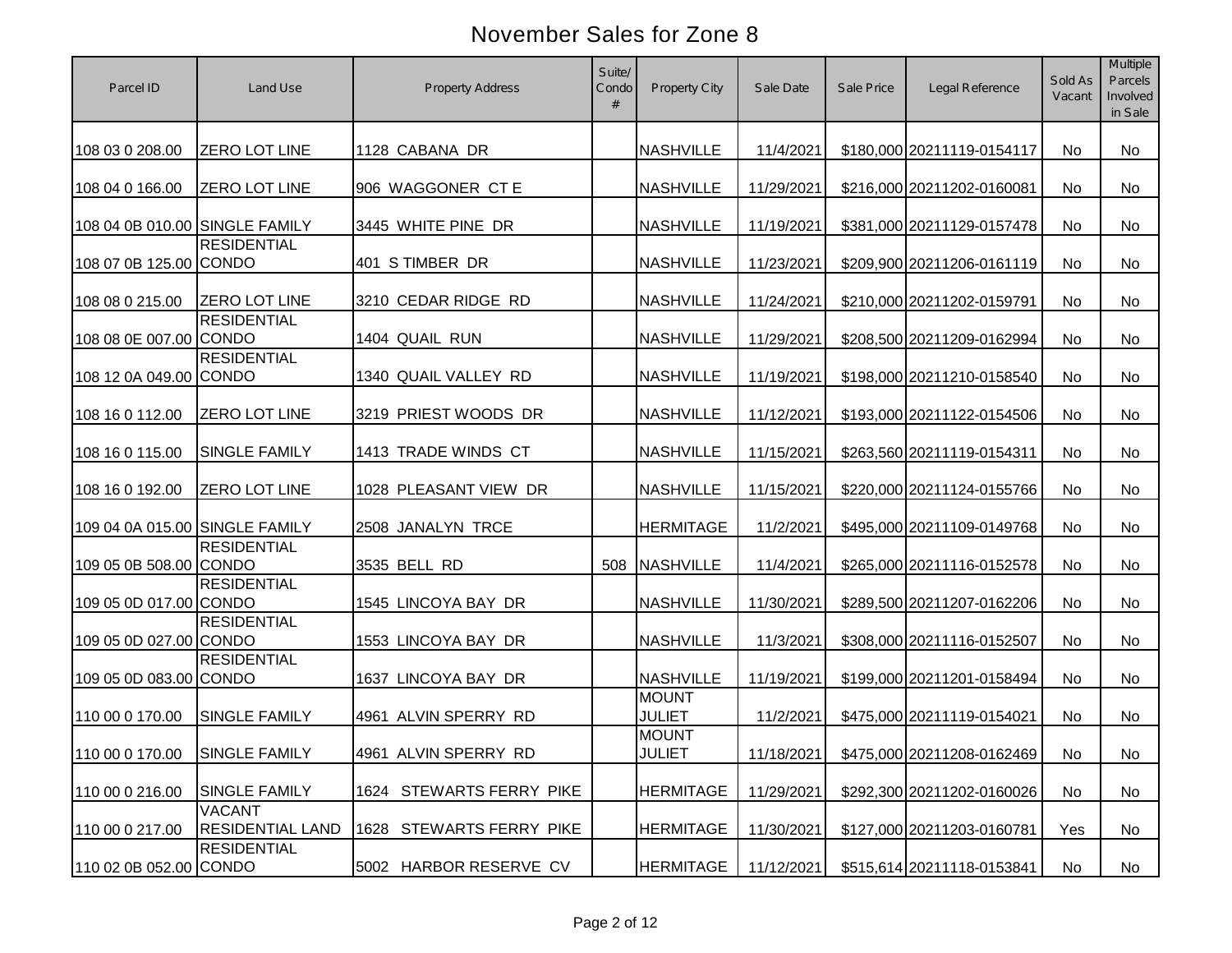| Parcel ID              | Land Use             | <b>Property Address</b>   | Suite/<br>Condo<br># | Property City    | Sale Date  | Sale Price | Legal Reference            | Sold As<br>Vacant | Multiple<br>Parcels<br>Involved<br>in Sale |
|------------------------|----------------------|---------------------------|----------------------|------------------|------------|------------|----------------------------|-------------------|--------------------------------------------|
| 110 02 0B 053.00 CONDO | <b>RESIDENTIAL</b>   | HARBOR RESERVE CV<br>5000 |                      | <b>HERMITAGE</b> | 11/5/2021  |            | \$517,160 20211110-0150511 | No                | No                                         |
| 110 02 0B 060.00 CONDO | <b>RESIDENTIAL</b>   | 2286 SEVEN POINTS CIR     |                      | <b>HERMITAGE</b> | 11/12/2021 |            | \$340,000 20211118-0153793 | <b>No</b>         | Yes                                        |
| 110 02 0B 061.00 CONDO | <b>RESIDENTIAL</b>   | 2284 SEVEN POINTS CIR     |                      | <b>HERMITAGE</b> | 11/12/2021 |            | \$340,000 20211118-0153793 | <b>No</b>         | Yes                                        |
| 110 02 0B 062.00 CONDO | <b>RESIDENTIAL</b>   | 2296 SEVEN POINTS CIR     |                      | <b>HERMITAGE</b> | 11/12/2021 |            | \$340,000 20211118-0153793 | No                | Yes                                        |
| 110 02 0B 063.00 CONDO | <b>RESIDENTIAL</b>   | 2294 SEVEN POINTS CIR     |                      | <b>HERMITAGE</b> | 11/12/2021 |            | \$340,000 20211118-0153793 | No                | Yes                                        |
| 111 00 0 024.00        | <b>SINGLE FAMILY</b> | 2304 STEWARTS FERRY PIKE  |                      | <b>HERMITAGE</b> | 11/23/2021 |            | \$598,500 20211203-0160311 | No                | No                                         |
| 119 11 0 146.00        | SINGLE FAMILY        | 113 GLENMONT DR           |                      | <b>NASHVILLE</b> | 11/18/2021 |            | \$359,000 20211124-0156350 | No                | No                                         |
| 119 12 0 053.00        | SINGLE FAMILY        | 806 CARLYLE PL            |                      | <b>NASHVILLE</b> | 11/30/2021 |            | \$339,000 20211228-0170703 | No                | No                                         |
| 120 01 0 070.00        | SINGLE FAMILY        | 1216 KERMIT DR            |                      | <b>NASHVILLE</b> | 11/12/2021 |            | \$220,000 20211116-0152321 | No                | No                                         |
| 120 09 0 075.00        | SINGLE FAMILY        | 520 GLENPARK DR           |                      | <b>NASHVILLE</b> | 11/30/2021 |            | \$393,800 20211202-0159732 | No                | No                                         |
| 120 09 0 170.00        | <b>SINGLE FAMILY</b> | 728 GLENN CT              |                      | <b>NASHVILLE</b> | 11/19/2021 |            | \$379,000 20211129-0157066 | No                | No                                         |
| 122 01 0A 569.00 CONDO | <b>RESIDENTIAL</b>   | 818 BRACKEN TRL           |                      | <b>NASHVILLE</b> | 11/22/2021 |            | \$290,000 20211130-0157893 | No                | No                                         |
| 122 15 0A 063.00 CONDO | <b>RESIDENTIAL</b>   | 4001 ANDERSON RD          | 63                   | <b>NASHVILLE</b> | 11/30/2021 |            | \$222,000 20211202-0160005 | No                | No                                         |
| 122 15 0A 102.00 CONDO | <b>RESIDENTIAL</b>   | 4001 ANDERSON RD          | 102                  | <b>NASHVILLE</b> | 11/23/2021 |            | \$245,000 20211201-0158717 | <b>No</b>         | No                                         |
| 122 15 0A 147.00 CONDO | <b>RESIDENTIAL</b>   | 4001 ANDERSON RD          | 147                  | NASHVILLE        | 11/24/2021 |            | \$215,900 20211203-0160948 | <b>No</b>         | No                                         |
| 135 05 0 014.00        | <b>SINGLE FAMILY</b> | 305 HONEYHILL DR          |                      | <b>NASHVILLE</b> | 11/19/2021 |            | \$270,000 20211129-0156690 | No                | No                                         |
| 135 08 0A 685.00 CONDO | <b>RESIDENTIAL</b>   | 685 LONGHUNTER CT         |                      | <b>NASHVILLE</b> | 11/30/2021 |            | \$235,000 20211206-0161461 | No                | No                                         |
| 135 10 0E 002.00 CONDO | <b>RESIDENTIAL</b>   | 1103 RANSOM WAY           |                      | <b>NASHVILLE</b> | 11/17/2021 |            | \$255,000 20211124-0156283 | No                | No                                         |
| 135 11 0C 008.00 CONDO | <b>RESIDENTIAL</b>   | 115 NASHBORO GRNS         |                      | <b>NASHVILLE</b> | 11/22/2021 |            | \$275,000 20211201-0158625 | No                | No                                         |
| 135 11 0C 071.00 CONDO | <b>RESIDENTIAL</b>   | 172 NASHBORO GRNS         |                      | <b>NASHVILLE</b> | 11/30/2021 |            | \$315,000 20211202-0159770 | No                | No                                         |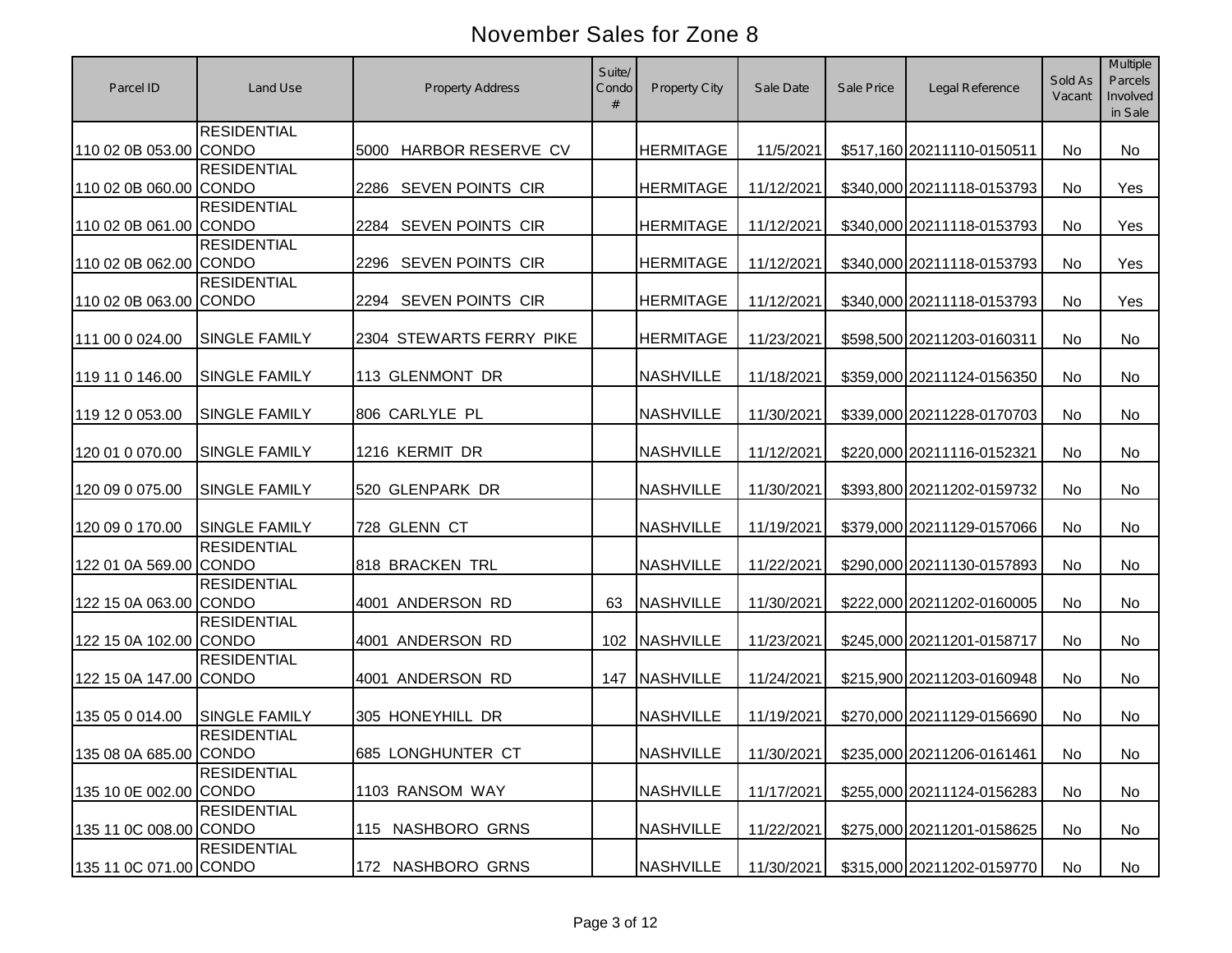| Parcel ID                      | Land Use                                           | <b>Property Address</b> | Suite/<br>Condo<br># | Property City    | Sale Date  | Sale Price | Legal Reference            | Sold As<br>Vacant | Multiple<br>Parcels<br>Involved<br>in Sale |
|--------------------------------|----------------------------------------------------|-------------------------|----------------------|------------------|------------|------------|----------------------------|-------------------|--------------------------------------------|
| 135 12 0A 001.00 CONDO         | <b>RESIDENTIAL</b>                                 | 2001 NASHBORO BLVD      |                      | <b>NASHVILLE</b> | 11/3/2021  |            | \$178,900 20211124-0156152 | No                | No                                         |
| 135 12 0B 014.00 CONDO         | <b>RESIDENTIAL</b>                                 | 2136 NASHBORO BLVD      |                      | <b>NASHVILLE</b> | 11/12/2021 |            | \$298,000 20211118-0153409 | <b>No</b>         | <b>No</b>                                  |
| 135 12 0B 054.00 CONDO         | <b>RESIDENTIAL</b>                                 | 2052 NASHBORO BLVD      |                      | <b>NASHVILLE</b> | 11/12/2021 |            | \$255,000 20211201-0158353 | <b>No</b>         | <b>No</b>                                  |
| 135 12 0E 002.00 CONDO         | <b>RESIDENTIAL</b>                                 | 2402 NASHBORO BLVD      |                      | <b>NASHVILLE</b> | 11/19/2021 |            | \$290,000 20211206-0161241 | No                | No                                         |
| 135 12 0E 003.00 CONDO         | <b>RESIDENTIAL</b>                                 | 2404 NASHBORO BLVD      |                      | <b>NASHVILLE</b> | 11/10/2021 |            | \$301,000 20211117-0153197 | No                | <b>No</b>                                  |
|                                | <b>VACANT</b><br>135 12 0F 048.00 RESIDENTIAL LAND | NASHBORO BLVD<br>1331   |                      | <b>NASHVILLE</b> | 11/12/2021 |            | \$217,500 20211123-0155280 | Yes               | Yes                                        |
|                                | <b>VACANT</b><br>135 12 0F 049.00 RESIDENTIAL LAND | NASHBORO BLVD<br>1329   |                      | <b>NASHVILLE</b> | 11/12/2021 |            | \$217,500 20211123-0155280 | Yes               | Yes                                        |
|                                | <b>VACANT</b><br>135 12 0F 050.00 RESIDENTIAL LAND | NASHBORO BLVD<br>1327   |                      | <b>NASHVILLE</b> | 11/12/2021 |            | \$217,500 20211123-0155280 | Yes               | Yes                                        |
|                                | <b>VACANT</b><br>135 12 0F 053.00 RESIDENTIAL LAND | 1321<br>NASHBORO BLVD   |                      | <b>NASHVILLE</b> | 11/4/2021  |            | \$230,000 20211123-0155286 | Yes               | Yes                                        |
|                                | <b>VACANT</b><br>135 12 0F 054.00 RESIDENTIAL LAND | NASHBORO BLVD<br>1319   |                      | <b>NASHVILLE</b> | 11/4/2021  |            | \$230,000 20211123-0155286 | Yes               | Yes                                        |
| 135 14 0A 033.00 SINGLE FAMILY |                                                    | 1152 WHITE MOUNTAIN LN  |                      | <b>ANTIOCH</b>   | 11/5/2021  |            | \$354,200 20211129-0156650 | No                | No                                         |
| 135 16 0B 089.00 CONDO         | <b>RESIDENTIAL</b>                                 | 580 FLINTLOCK CT        |                      | <b>NASHVILLE</b> | 11/23/2021 |            | \$250,000 20211201-0158947 | No                | No                                         |
| 136 03 0 014.00                | <b>SINGLE FAMILY</b>                               | 3840 LAKE AIRE DR       |                      | <b>NASHVILLE</b> | 11/5/2021  |            | \$375,000 20211110-0150022 | No                | No                                         |
| 136 03 0A 055.00 CONDO         | <b>RESIDENTIAL</b>                                 | 4000 ANDERSON RD        | 55                   | <b>NASHVILLE</b> | 11/5/2021  |            | \$155,000 20211109-0149357 | No                | No                                         |
| 136 05 0A 017.00 SINGLE FAMILY |                                                    | 2944 HARBOR LIGHTS DR   |                      | <b>NASHVILLE</b> | 11/5/2021  |            | \$350,000 20211112-0151012 | No                | No                                         |
| 136 06 0 139.00                | <b>SINGLE FAMILY</b>                               | 3503 WOOD BRIDGE DR     |                      | <b>NASHVILLE</b> | 11/19/2021 |            | \$372,500 20211129-0156762 | No                | No                                         |
| 136 07 0 077.00 SINGLE FAMILY  |                                                    | 116 DEL CREST DR        |                      | <b>NASHVILLE</b> | 11/3/2021  |            | \$300,100 20211213-0164883 | No                | No                                         |
| 136 07 0 142.00                | SINGLE FAMILY                                      | 3824 PRIEST LAKE DR     |                      | <b>NASHVILLE</b> | 11/30/2021 |            | \$400,000 20211202-0160077 | No                | No                                         |
| 136 10 0 058.00                | SINGLE FAMILY                                      | 368 CLEARLAKE DR W      |                      | <b>NASHVILLE</b> | 11/17/2021 |            | \$350,000 20211130-0157617 | No                | No                                         |
| 136 10 0 079.00                | SINGLE FAMILY                                      | 3416 MEADOWLAKE TER     |                      | <b>NASHVILLE</b> | 11/30/2021 |            | \$385,000 20211213-0164414 | No                | No                                         |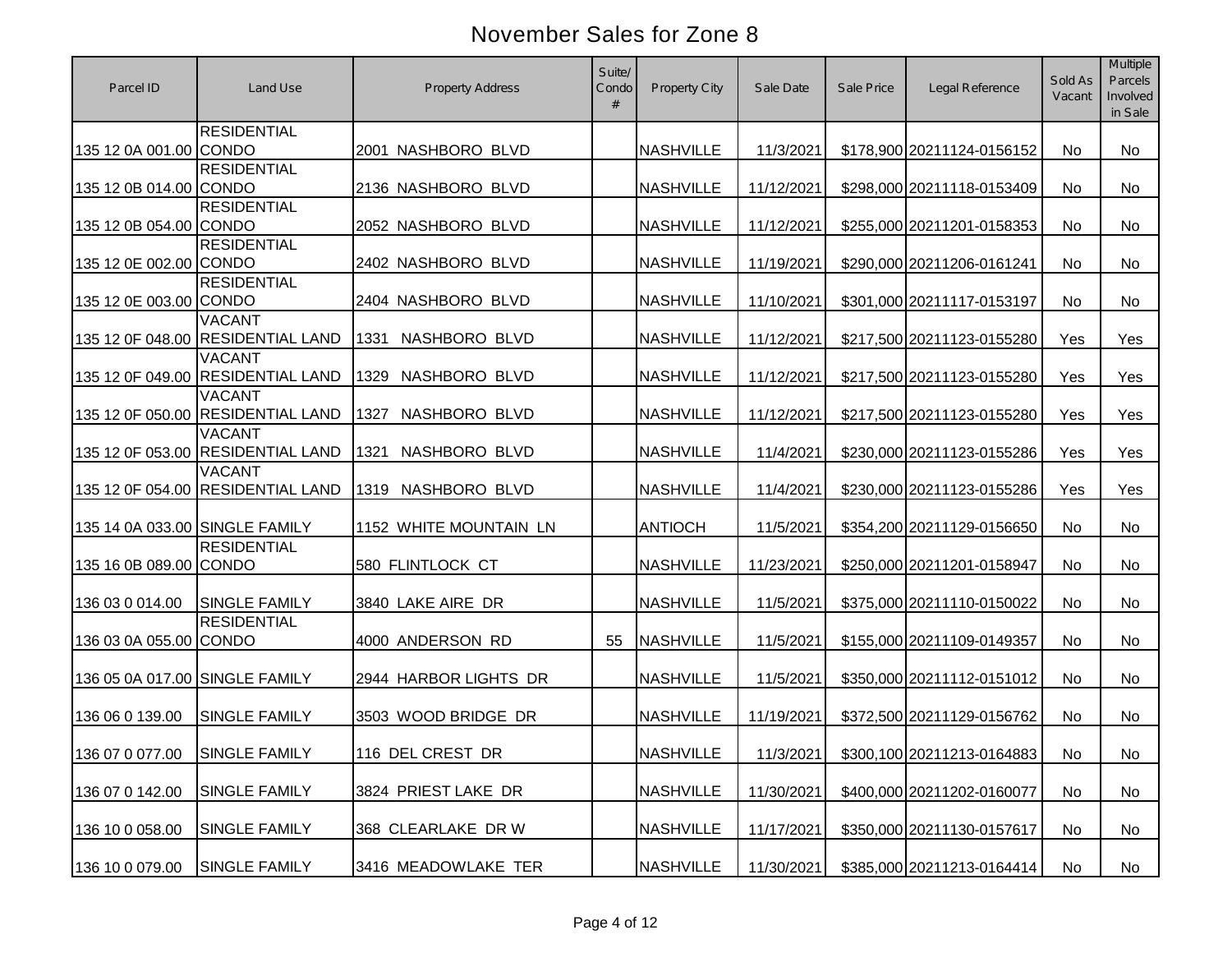| Parcel ID                      | Land Use                           | <b>Property Address</b> | Suite/<br>Condo<br># | <b>Property City</b> | Sale Date  | Sale Price | Legal Reference            | Sold As<br>Vacant | Multiple<br>Parcels<br>Involved<br>in Sale |
|--------------------------------|------------------------------------|-------------------------|----------------------|----------------------|------------|------------|----------------------------|-------------------|--------------------------------------------|
| 136 10 0B 007.00 CONDO         | <b>RESIDENTIAL</b>                 | 3517 SENECA FOREST DR   |                      | <b>NASHVILLE</b>     | 11/11/2021 |            | \$136,000 20211118-0153736 | No                | No                                         |
| 136 11 0 071.00                | <b>SINGLE FAMILY</b>               | 3640 ANDERSON RD        |                      | <b>NASHVILLE</b>     | 11/23/2021 |            | \$400,000 20211203-0160630 | <b>No</b>         | <b>No</b>                                  |
| 136 13 0 081.00                | <b>SINGLE FAMILY</b>               | 3124 GOODWIN DR         |                      | <b>NASHVILLE</b>     | 11/24/2021 |            | \$290,000 20211202-0159964 | <b>No</b>         | <b>No</b>                                  |
| 136 13 0 100.00                | <b>DUPLEX</b>                      | 3116 WILDWOOD DR        |                      | <b>NASHVILLE</b>     | 11/23/2021 |            | \$581,000 20211124-0156124 | No                | Yes                                        |
| 136 13 0 101.00                | <b>DUPLEX</b>                      | 3113 WILDWOOD DR        |                      | <b>NASHVILLE</b>     | 11/23/2021 |            | \$581,000 20211124-0156124 | No                | Yes                                        |
| 136 13 0B 012.00 CONDO         | <b>RESIDENTIAL</b>                 | 155 BELL RD             | 12                   | <b>NASHVILLE</b>     | 11/12/2021 |            | \$255,000 20211130-0158144 | No                | No                                         |
| 136 13 0B 019.00 CONDO         | <b>RESIDENTIAL</b>                 | 161 BELL RD             |                      | <b>NASHVILLE</b>     | 11/4/2021  |            | \$225,000 20211115-0151597 | No                | No                                         |
| 136 14 0 222.00                | <b>ZERO LOT LINE</b>               | 1023 CARLA CT           |                      | <b>NASHVILLE</b>     | 11/23/2021 |            | \$240,000 20211202-0159711 | No                | No                                         |
| 136 15 0 039.00                | <b>SINGLE FAMILY</b>               | 2905 NAUTILUS DR        |                      | <b>NASHVILLE</b>     | 11/23/2021 |            | \$324,000 20211202-0159989 | No                | No                                         |
| 136 15 0 099.00                | <b>ZERO LOT LINE</b>               | 3543 GONDOLA DR         |                      | <b>ANTIOCH</b>       | 11/24/2021 |            | \$217,000 20211208-0162443 | No                | No                                         |
| 136 15 0B 065.00 CONDO         | <b>RESIDENTIAL</b>                 | 3401 ANDERSON RD        | 57                   | <b>ANTIOCH</b>       | 11/10/2021 |            | \$259,900 20211117-0153268 | No                | No                                         |
| 136 15 0B 071.00 CONDO         | <b>RESIDENTIAL</b>                 | 3401 ANDERSON RD        | 63                   | <b>ANTIOCH</b>       | 11/8/2021  |            | \$270,000 20211116-0152438 | No                | No                                         |
| 148 03 0 106.00                | <b>SINGLE FAMILY</b>               | 125 CHEROKEE CT         |                      | <b>ANTIOCH</b>       | 11/12/2021 |            | \$352,500 20211130-0157547 | No                | No                                         |
| 148 08 0 102.00                | <b>SINGLE FAMILY</b>               | 4565 XAVIER DR          |                      | <b>ANTIOCH</b>       | 11/15/2021 |            | \$275,000 20211117-0153065 | No                | No                                         |
| 148 12 0 118.00                | <b>SINGLE FAMILY</b>               | <b>IRMA DR</b><br>861   |                      | <b>ANTIOCH</b>       | 11/15/2021 |            | \$235,000 20211123-0155386 | No                | No                                         |
| 148 12 0 196.00                | <b>SINGLE FAMILY</b>               | 4604 ARTELIA DR         |                      | <b>ANTIOCH</b>       | 11/30/2021 |            | \$291,500 20211202-0159672 | No                | No                                         |
| 149 01 0B 091.00 SINGLE FAMILY |                                    | 429 HAMPSTEAD S         |                      | <b>ANTIOCH</b>       | 11/16/2021 |            | \$330,000 20211203-0160766 | No                | No                                         |
| 149 02 0F 030.00               | <b>RESIDENTIAL</b><br><b>CONDO</b> | 158 SHIAWAY CT          |                      | <b>NASHVILLE</b>     | 11/5/2021  |            | \$300,000 20211115-0151693 | No                | No                                         |
| 149 03 0 082.00                | <b>ZERO LOT LINE</b>               | 2470 SCOTT VALLEY DR    |                      | <b>NASHVILLE</b>     | 11/24/2021 |            | \$180,000 20211130-0157854 | No                | No                                         |
| 149 03 0A 044.00 SINGLE FAMILY |                                    | 3224 CLAPHAM RD         |                      | <b>ANTIOCH</b>       | 11/29/2021 |            | \$352,250 20220126-0009252 | No                | No                                         |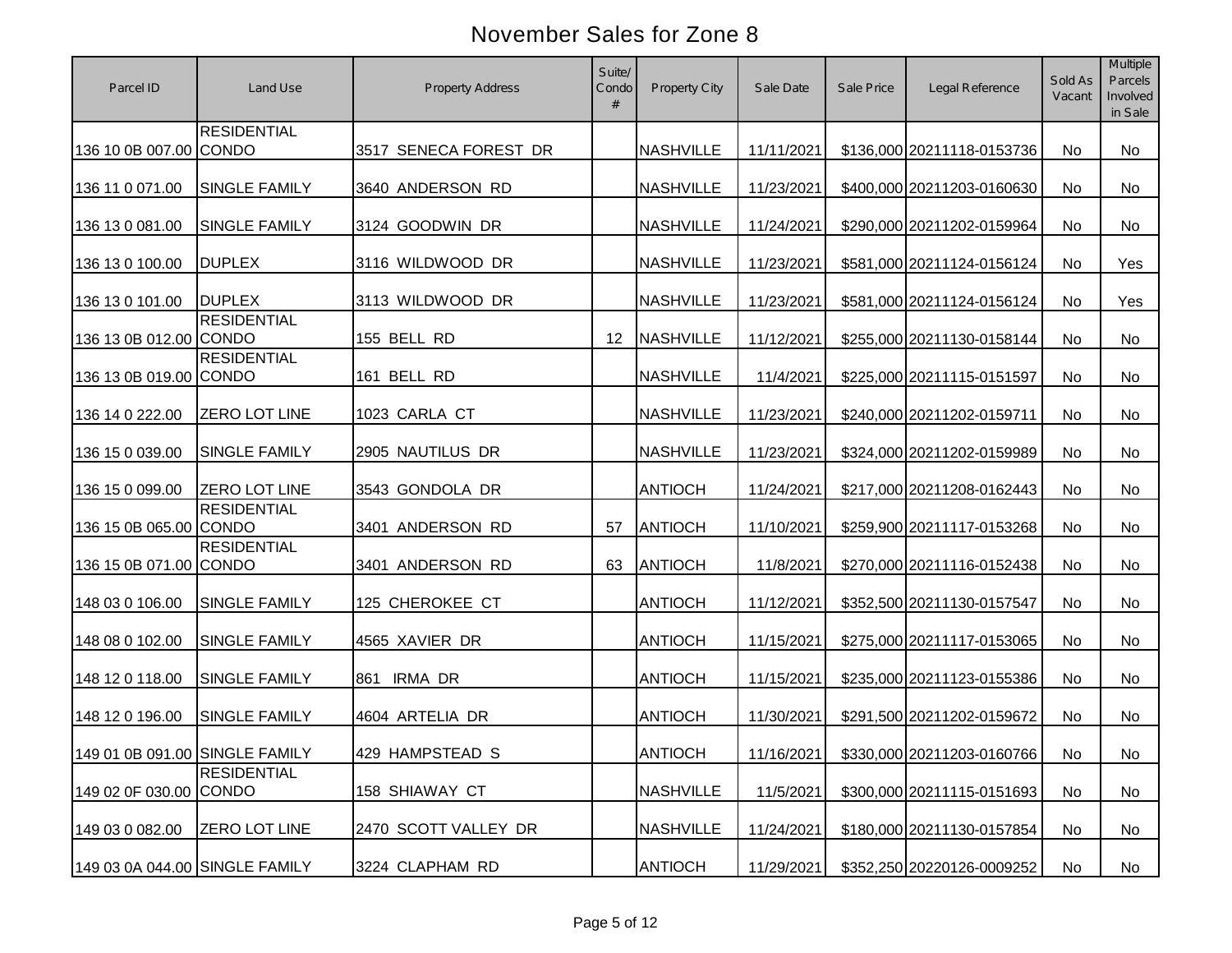| Parcel ID                      | Land Use                                           | <b>Property Address</b> | Suite/<br>Condo<br># | Property City    | Sale Date  | Sale Price | Legal Reference            | Sold As<br>Vacant | Multiple<br>Parcels<br>Involved<br>in Sale |
|--------------------------------|----------------------------------------------------|-------------------------|----------------------|------------------|------------|------------|----------------------------|-------------------|--------------------------------------------|
| 149 06 0A 101.00 CONDO         | <b>RESIDENTIAL</b>                                 | 101 OKEE TRL            |                      | <b>ANTIOCH</b>   | 11/19/2021 |            | \$180,000 20211201-0158215 | No                | No                                         |
| 149 07 0B 013.00 SINGLE FAMILY |                                                    | 5169 PEBBLE CREEK DR    |                      | <b>ANTIOCH</b>   | 11/24/2021 |            | \$415,000 20220104-0001316 | No                | No                                         |
|                                | <b>VACANT</b><br>149 07 0B 061.00 RESIDENTIAL LAND | 0 EDGE O LAKE DR        |                      | <b>ANTIOCH</b>   | 11/3/2021  |            | \$682,000 20211116-0152574 | Yes               | No                                         |
| 149 08 0 192.00                | <b>ZERO LOT LINE</b>                               | 600 ALISON CT           |                      | <b>NASHVILLE</b> | 11/24/2021 |            | \$210,000 20211201-0158696 | No                | No                                         |
| 149 10 0 092.00                | <b>SINGLE FAMILY</b>                               | 1505 BRASS OAK TRCE     |                      | <b>ANTIOCH</b>   | 11/10/2021 |            | \$289,812 20211118-0153789 | No                | No                                         |
| 149 11 0A 048.00 SINGLE FAMILY |                                                    | 1305 RICE HILL CIR      |                      | <b>ANTIOCH</b>   | 11/19/2021 |            | \$250,000 20211201-0158232 | No                | No                                         |
| 149 12 0B 074.00 SINGLE FAMILY |                                                    | 1121 TWIN CIRCLE DR     |                      | <b>NASHVILLE</b> | 11/17/2021 |            | \$325,000 20211124-0155934 | No                | No                                         |
| 149 13 0 012.00                | <b>SINGLE FAMILY</b>                               | 716 REEVES RD           |                      | <b>ANTIOCH</b>   | 11/8/2021  |            | \$273,000 20211116-0152092 | No                | No                                         |
| 149 15 0A 045.00 SINGLE FAMILY |                                                    | 408 EDENCREST CT        |                      | <b>ANTIOCH</b>   | 11/19/2021 |            | \$380,000 20211129-0156711 | No                | No                                         |
| 150 01 0 015.00                | <b>SINGLE FAMILY</b>                               | 2718 PRIEST LAKE DR     |                      | <b>NASHVILLE</b> | 11/23/2021 |            | \$269,000 20211201-0158806 | <b>No</b>         | <b>No</b>                                  |
| 150 01 0 024.00                | SINGLE FAMILY                                      | 489 RURAL HILL RD       |                      | <b>NASHVILLE</b> | 11/15/2021 |            | \$285,000 20211123-0155084 | No                | No                                         |
| 150 01 0 039.00                | SINGLE FAMILY                                      | 480 RURAL HILL RD       |                      | <b>NASHVILLE</b> | 11/15/2021 |            | \$300,000 20211124-0156402 | No                | No                                         |
| 150 01 0 231.00                | SINGLE FAMILY                                      | 430 CLEARWATER DR       |                      | <b>NASHVILLE</b> | 11/19/2021 |            | \$291,000 20211129-0157484 | No                | <b>No</b>                                  |
| 150 02 0 282.00                | ZERO LOT LINE                                      | 3050 HIGH RIGGER DR     |                      | <b>NASHVILLE</b> | 11/19/2021 |            | \$208,000 20211201-0159352 | <b>No</b>         | No                                         |
| 150 02 0 341.00                | SINGLE FAMILY                                      | 3218 COUNTRY HILL RD    |                      | <b>ANTIOCH</b>   | 11/3/2021  |            | \$338,000 20211123-0155582 | <b>No</b>         | No                                         |
| 150 02 0 413.00                | <b>SINGLE FAMILY</b>                               | 3200 COUNTRY HILL RD    |                      | <b>ANTIOCH</b>   | 11/18/2021 |            | \$346,000 20211129-0156999 | <b>No</b>         | No                                         |
| 150 03 0 085.00 SINGLE FAMILY  |                                                    | 3312 COUNTRY WAY RD     |                      | <b>ANTIOCH</b>   | 11/10/2021 |            | \$315,000 20211201-0158570 | No                | No                                         |
| 150 03 0 310.00                | ZERO LOT LINE                                      | 3606 WELLS CT           |                      | <b>ANTIOCH</b>   | 11/1/2021  |            | \$211,000 20211115-0151611 | No                | No                                         |
| 150 04 0 033.00                | <b>SINGLE FAMILY</b>                               | 3129 WINDSOR GREEN DR   |                      | <b>ANTIOCH</b>   | 11/2/2021  |            | \$419,900 20211104-0147572 | No                | No                                         |
| 150 05 0 245.00                | <b>SINGLE FAMILY</b>                               | 2905 BRANTLEY DR        |                      | <b>ANTIOCH</b>   | 11/19/2021 |            | \$252,000 20211129-0157415 | No                | No                                         |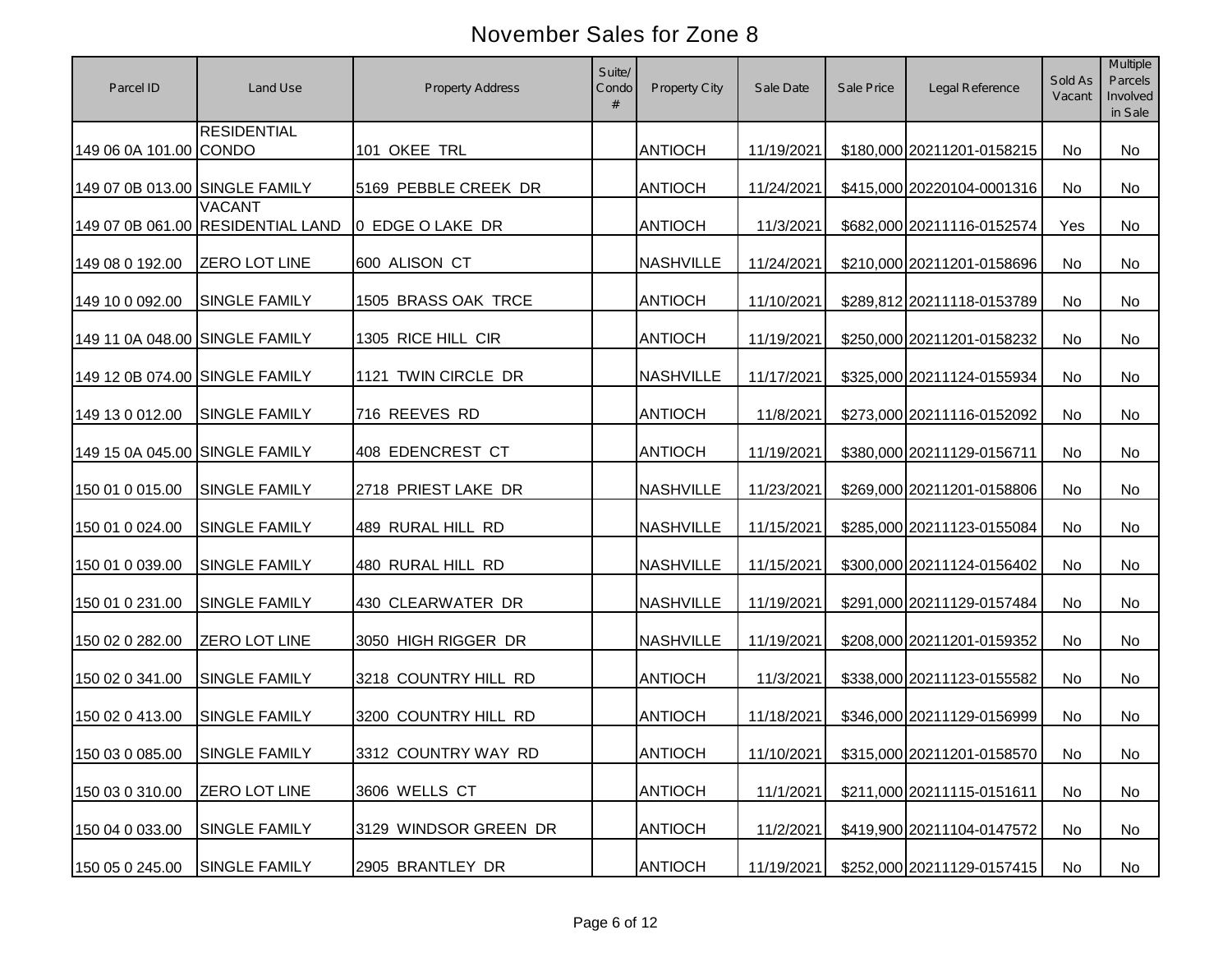| Parcel ID                      | Land Use             | <b>Property Address</b> | Suite/<br>Condo<br># | Property City  | Sale Date  | Sale Price | Legal Reference            | Sold As<br>Vacant | Multiple<br>Parcels<br>Involved<br>in Sale |
|--------------------------------|----------------------|-------------------------|----------------------|----------------|------------|------------|----------------------------|-------------------|--------------------------------------------|
| 150 05 0 262.00                | <b>SINGLE FAMILY</b> | 2933 BRANTLEY DR        |                      | <b>ANTIOCH</b> | 11/12/2021 |            | \$240,000 20211118-0153750 | No                | No                                         |
| 150 05 0 390.00                | <b>ZERO LOT LINE</b> | 702 LUANN CT            |                      | <b>ANTIOCH</b> | 11/17/2021 |            | \$190,000 20211201-0159091 | <b>No</b>         | No                                         |
| 150 06 0 142.00                | <b>ZERO LOT LINE</b> | 3117 WOODYMORE DR       |                      | <b>ANTIOCH</b> | 11/15/2021 |            | \$249,900 20211117-0152894 | No                | No                                         |
| 150 07 0 070.00                | <b>SINGLE FAMILY</b> | 3128 STONEYBROOK CIR    |                      | <b>ANTIOCH</b> | 11/8/2021  |            | \$300,000 20211110-0150072 | No                | No                                         |
| 150 07 0 224.00                | ZERO LOT LINE        | 3101 WOODYMORE DR       |                      | <b>ANTIOCH</b> | 11/15/2021 |            | \$230,000 20211123-0155231 | No                | No                                         |
| 150 07 0 228.00                | <b>ZERO LOT LINE</b> | 3242 A ANDERSON RD      |                      | <b>ANTIOCH</b> | 11/1/2021  |            | \$215,000 20211103-0147107 | No                | No                                         |
| 150 07 0 311.00                | <b>SINGLE FAMILY</b> | 3336 COUNTRY RIDGE DR   |                      | <b>ANTIOCH</b> | 11/15/2021 |            | \$324,000 20211201-0158935 | No                | No                                         |
| 150 07 0 358.00                | <b>ZERO LOT LINE</b> | 3204 OAKVIEW CT         |                      | <b>ANTIOCH</b> | 11/1/2021  |            | \$235,000 20211110-0150440 | No                | No                                         |
| 150 09 0 020.00                | SINGLE FAMILY        | 2941 KINWOOD DR         |                      | <b>ANTIOCH</b> | 11/15/2021 |            | \$330,000 20211130-0158123 | No                | No                                         |
| 150 09 0 077.00                | SINGLE FAMILY        | 2837 BARKSDALE LN       |                      | <b>ANTIOCH</b> | 11/18/2021 |            | \$260,000 20211124-0156624 | No                | No                                         |
| 150 10 0 210.00                | SINGLE FAMILY        | 3709 LAKE TOWNE DR      |                      | <b>ANTIOCH</b> | 11/5/2021  |            | \$258,000 20211109-0149278 | No                | No                                         |
| 150 11 0 060.00                | <b>SINGLE FAMILY</b> | 3321 TOWNE RIDGE DR     |                      | <b>ANTIOCH</b> | 11/22/2021 |            | \$350,000 20211130-0158007 | No                | No                                         |
| 150 11 0 116.00                | <b>SINGLE FAMILY</b> | 3408 NEW TOWNE RD       |                      | <b>ANTIOCH</b> | 11/12/2021 |            | \$175,000 20211118-0153855 | No                | No                                         |
| 150 14 0 083.00                | <b>SINGLE FAMILY</b> | 4121 TEA GARDEN WAY     |                      | <b>ANTIOCH</b> | 11/17/2021 |            | \$306,500 20211124-0156375 | No                | No                                         |
| 150 14 0A 021.00 SINGLE FAMILY |                      | 4065 CALUMET DR         |                      | <b>ANTIOCH</b> | 11/2/2021  |            | \$275,000 20211104-0147609 | No                | No                                         |
| 150 14 0A 103.00 SINGLE FAMILY |                      | 608 WHIRLAWAY DR        |                      | <b>ANTIOCH</b> | 11/9/2021  |            | \$327,750 20211206-0161420 | No                | No                                         |
| 151 01 0A 059.00 SINGLE FAMILY |                      | 3421 BRIDGETON CV       |                      | <b>ANTIOCH</b> | 11/19/2021 |            | \$348,000 20211129-0156893 | No                | No                                         |
| 151 01 0A 116.00 SINGLE FAMILY |                      | 100 ELLSWORTH PL        |                      | <b>ANTIOCH</b> | 11/18/2021 |            | \$289,900 20211124-0156583 | No                | No                                         |
| 151 09 0A 048.00 SINGLE FAMILY |                      | 305 PADDINGTON CT       |                      | <b>ANTIOCH</b> | 11/19/2021 |            | \$470,000 20211129-0157316 | No                | No                                         |
| 151 09 0A 060.00 SINGLE FAMILY |                      | 4504 CHESHIRE PASS      |                      | <b>ANTIOCH</b> | 11/12/2021 |            | \$406,500 20211118-0153509 | No                | No                                         |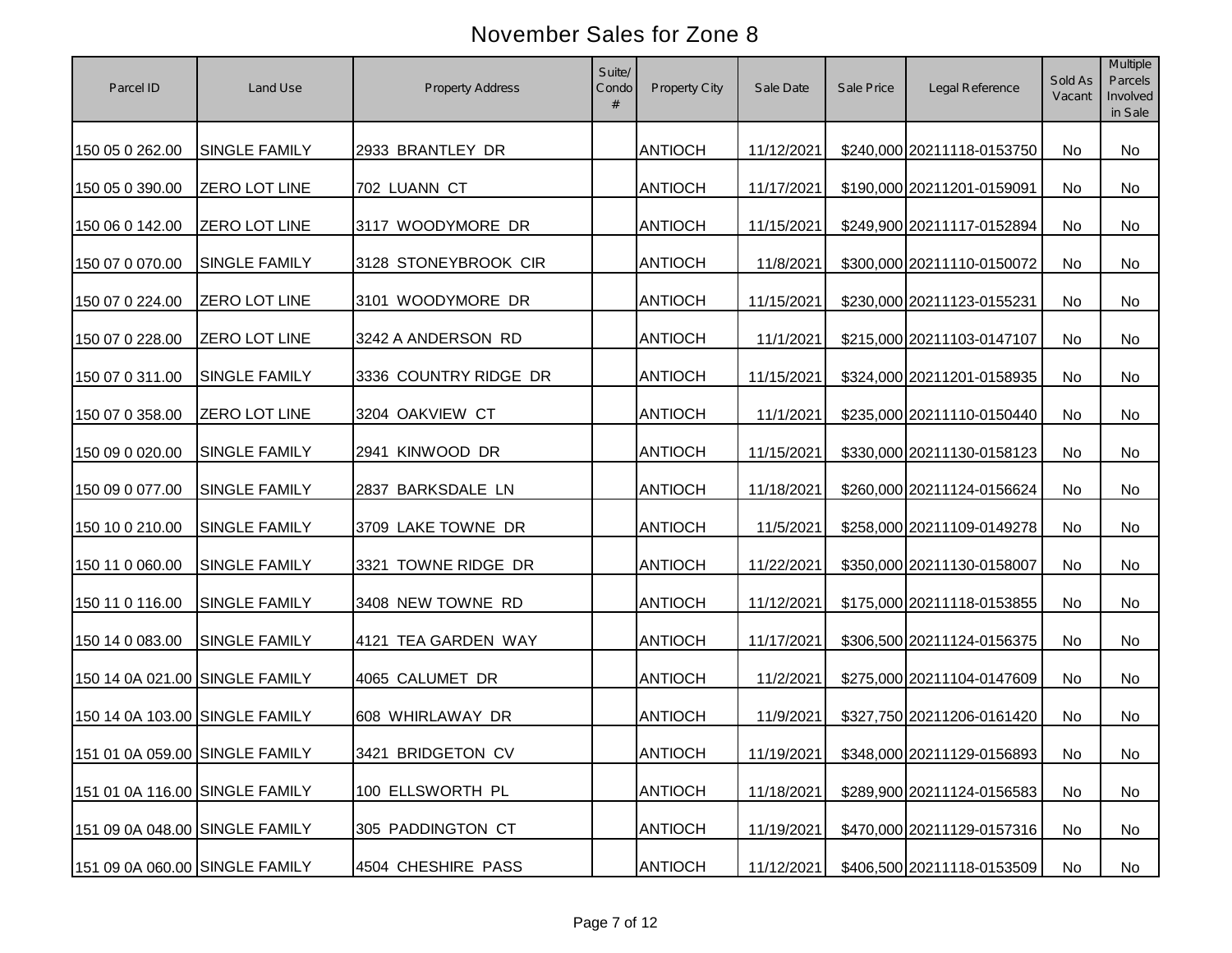| Parcel ID                      | Land Use           | <b>Property Address</b>    | Suite/<br>Condo<br># | Property City  | Sale Date  | Sale Price | Legal Reference            | Sold As<br>Vacant | Multiple<br>Parcels<br>Involved<br>in Sale |
|--------------------------------|--------------------|----------------------------|----------------------|----------------|------------|------------|----------------------------|-------------------|--------------------------------------------|
| 151 09 0A 080.00 SINGLE FAMILY |                    | 6641 ASCOT DR              |                      | <b>ANTIOCH</b> | 11/1/2021  |            | \$435,000 20211103-0147099 | No                | No                                         |
| 151 09 0A 084.00 SINGLE FAMILY |                    | 6625 ASCOT DR              |                      | <b>ANTIOCH</b> | 11/3/2021  |            | \$377,900 20211112-0150927 | <b>No</b>         | <b>No</b>                                  |
| 151 09 0A 143.00 SINGLE FAMILY |                    | 6440 PADDINGTON WAY        |                      | <b>ANTIOCH</b> | 11/22/2021 |            | \$350,000 20211130-0158003 | <b>No</b>         | <b>No</b>                                  |
| 151 09 0A 330.00 SINGLE FAMILY |                    | 920 FERNHURST CT           |                      | <b>ANTIOCH</b> | 11/24/2021 |            | \$347,800 20211202-0159954 | No                | No                                         |
| 151 09 0B 019.00 SINGLE FAMILY |                    | 5237 SUNSAIL DR            |                      | <b>ANTIOCH</b> | 11/23/2021 |            | \$340,100 20211209-0163716 | <b>No</b>         | <b>No</b>                                  |
| 151 10 0A 042.00 SINGLE FAMILY |                    | 7505 W WINCHESTER DR       |                      | <b>ANTIOCH</b> | 11/8/2021  |            | \$343,200 20211115-0151696 | <b>No</b>         | <b>No</b>                                  |
| 163 04 0A 127.00 CONDO         | <b>RESIDENTIAL</b> | 3001 HAMILTON CHURCH RD    | 127                  | <b>ANTIOCH</b> | 11/5/2021  |            | \$255,000 20211112-0150725 | No                | No                                         |
| 163 05 0B 079.00 CONDO         | <b>RESIDENTIAL</b> | 5170 HICKORY HOLLOW PKWY   | 248                  | <b>ANTIOCH</b> | 11/24/2021 |            | \$260,000 20220110-0002495 | No                | <b>No</b>                                  |
| 163 05 0B 137.00 CONDO         | <b>RESIDENTIAL</b> | 5170 HICKORY HOLLOW PKWY   | 181                  | <b>ANTIOCH</b> | 11/12/2021 |            | \$217,000 20211118-0153666 | No                | <b>No</b>                                  |
| 163 11 0C 063.00 CONDO         | <b>RESIDENTIAL</b> | 805 BEAZER LN              |                      | <b>ANTIOCH</b> | 11/22/2021 |            | \$232,000 20211206-0161403 | No                | No                                         |
| 163 16 0A 143.00 CONDO         | <b>RESIDENTIAL</b> | 5500 CEDAR ASH XING        |                      | <b>ANTIOCH</b> | 11/18/2021 |            | \$240,000 20211122-0154640 | No                | No                                         |
| 163 16 0C 118.00 CONDO         | <b>RESIDENTIAL</b> | 1838 ISABELLE CT           |                      | <b>ANTIOCH</b> | 11/12/2021 |            | \$256,000 20211119-0154076 | No                | No                                         |
| 163 16 0C 204.00 CONDO         | <b>RESIDENTIAL</b> | 2218 SMEDLEY LN            |                      | <b>ANTIOCH</b> | 11/12/2021 |            | \$250,500 20211119-0154158 | No                | No                                         |
| 163 16 0C 315.00 CONDO         | <b>RESIDENTIAL</b> | <b>DANILYNN DR</b><br>2401 |                      | <b>ANTIOCH</b> | 11/15/2021 |            | \$258,899 20211119-0154282 | <b>No</b>         | No                                         |
| 163 16 0C 316.00 CONDO         | <b>RESIDENTIAL</b> | DANILYNN DR<br>2403        |                      | <b>ANTIOCH</b> | 11/12/2021 |            | \$250,000 20211115-0151481 | <b>No</b>         | No                                         |
| 163 16 0C 317.00 CONDO         | <b>RESIDENTIAL</b> | <b>DANILYNN DR</b><br>2405 |                      | <b>ANTIOCH</b> | 11/22/2021 |            | \$250,000 20211130-0157635 | No                | No                                         |
| 163 16 0C 318.00 CONDO         | <b>RESIDENTIAL</b> | 2407 DANILYNN DR           |                      | <b>ANTIOCH</b> | 11/15/2021 |            | \$244,899 20211124-0155921 | No                | No                                         |
| 163 16 0C 319.00 CONDO         | <b>RESIDENTIAL</b> | DANILYNN DR<br>2409        |                      | <b>ANTIOCH</b> | 11/19/2021 |            | \$260,000 20211129-0156787 | No                | No                                         |
| 164 03 0A 013.00 SINGLE FAMILY |                    | 1939 BROOKSHINE PRT        |                      | <b>ANTIOCH</b> | 11/3/2021  |            | \$375,000 20211115-0151772 | No                | No                                         |
| 164 03 0D 076.00 CONDO         | <b>RESIDENTIAL</b> | 1202 FOXTON LN             |                      | <b>ANTIOCH</b> | 11/30/2021 |            | \$275,940 20211202-0159707 | No                | No                                         |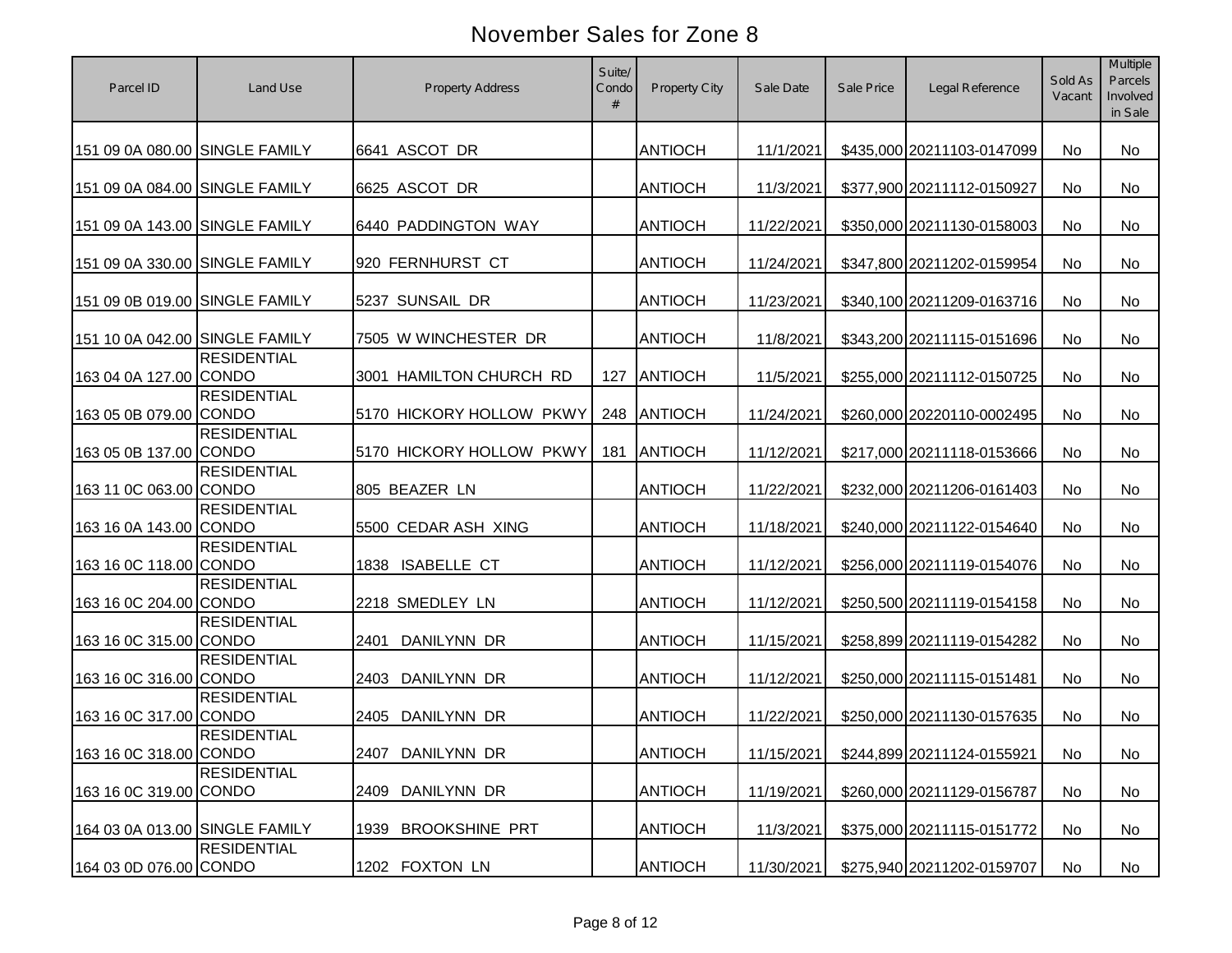| Parcel ID                      | Land Use                                           | <b>Property Address</b>                                    | Suite/<br>Condo<br># | Property City  | Sale Date  | Sale Price | Legal Reference            | Sold As<br>Vacant | Multiple<br>Parcels<br>Involved<br>in Sale |
|--------------------------------|----------------------------------------------------|------------------------------------------------------------|----------------------|----------------|------------|------------|----------------------------|-------------------|--------------------------------------------|
| 164 03 0D 077.00 CONDO         | <b>RESIDENTIAL</b>                                 | <b>FOXTON LN</b><br>1200                                   |                      | <b>ANTIOCH</b> | 11/30/2021 |            | \$299,100 20211201-0158666 | No                | No                                         |
| 164 03 0D 132.00 CONDO         | <b>RESIDENTIAL</b>                                 | <b>TALISMAN WAY</b><br>3025                                |                      | <b>ANTIOCH</b> | 11/29/2021 |            | \$296,560 20211130-0158071 | No                | No                                         |
| 164 03 0D 133.00 CONDO         | <b>RESIDENTIAL</b>                                 | <b>TALISMAN WAY</b><br>3027                                |                      | <b>ANTIOCH</b> | 11/30/2021 |            | \$289,800 20211201-0158720 | No                | No                                         |
| 164 03 0D 134.00 CONDO         | <b>RESIDENTIAL</b>                                 | <b>TALISMAN WAY</b><br>3029                                |                      | <b>ANTIOCH</b> | 11/29/2021 |            | \$288,400 20211130-0157908 | No                | <b>No</b>                                  |
| 164 03 0D 135.00 CONDO         | <b>RESIDENTIAL</b>                                 | <b>TALISMAN WAY</b><br>3031                                |                      | <b>ANTIOCH</b> | 11/29/2021 |            | \$272,800 20211130-0157901 | No                | <b>No</b>                                  |
| 164 03 0D 136.00 CONDO         | <b>RESIDENTIAL</b>                                 | <b>TALISMAN WAY</b><br>3033                                |                      | <b>ANTIOCH</b> | 11/29/2021 |            | \$293,560 20211130-0157914 | <b>No</b>         | <b>No</b>                                  |
| 164 03 0D 137.00 CONDO         | <b>RESIDENTIAL</b>                                 | <b>TALISMAN WAY</b><br>3035                                |                      | <b>ANTIOCH</b> | 11/30/2021 |            | \$286,560 20211201-0158734 | No                | No                                         |
| 164 03 0D 139.00 CONDO         | <b>RESIDENTIAL</b>                                 | <b>TALISMAN WAY</b><br>3039                                |                      | <b>ANTIOCH</b> | 11/30/2021 |            | \$266,400 20211201-0158709 | No                | <b>No</b>                                  |
| 164 03 0D 156.00 CONDO         | <b>RESIDENTIAL</b>                                 | <b>TALISMAN WAY</b><br>3077                                |                      | <b>ANTIOCH</b> | 11/30/2021 |            | \$296,660 20211301-0158725 | <b>No</b>         | <b>No</b>                                  |
| 164 03 0D 157.00 CONDO         | <b>RESIDENTIAL</b>                                 | <b>TALISMAN WAY</b><br>3079                                |                      | <b>ANTIOCH</b> | 11/29/2021 |            | \$287,000 20211130-0157929 | <b>No</b>         | No                                         |
| 164 04 0B 002.00 CONDO         | <b>RESIDENTIAL</b>                                 | <b>HAMILTON CIR</b><br>5502                                |                      | <b>ANTIOCH</b> | 11/5/2021  |            | \$292,000 20211118-0153899 | No                | No                                         |
| 164 04 0B 004.00 CONDO         | <b>RESIDENTIAL</b>                                 | <b>HAMILTON CIR</b><br>5506                                |                      | <b>ANTIOCH</b> | 11/19/2021 |            | \$271,500 20211130-0157843 | <b>No</b>         | <b>No</b>                                  |
| 164 04 0C 110.00 SINGLE FAMILY |                                                    | <b>MARITIME PRT</b><br>1341                                |                      | <b>ANTIOCH</b> | 11/3/2021  |            | \$376,000 20211110-0149856 | No                | No                                         |
| 164 05 0A 077.00 CONDO         | <b>RESIDENTIAL</b>                                 | SUMMERCREST BLVD<br>4316                                   |                      | 1030 ANTIOCH   | 11/23/2021 |            | \$265,000 20211203-0160602 | No                | No                                         |
| 164 06 0B 108.00 CONDO         | <b>RESIDENTIAL</b>                                 | 631 BRADBURN VILLAGE CIR                                   |                      | <b>ANTIOCH</b> | 11/5/2021  |            | \$250,000 20211116-0152223 | No                | No                                         |
|                                | <b>VACANT</b><br>164 06 0D 252.00 RESIDENTIAL LAND | 1025 BRADBURN VILLAGE DR                                   |                      | <b>ANTIOCH</b> | 11/4/2021  |            | \$257,590 20211115-0151547 | <b>No</b>         | No                                         |
|                                | <b>VACANT</b>                                      | 164 06 0D 257.00 RESIDENTIAL LAND 1035 BRADBURN VILLAGE DR |                      | <b>ANTIOCH</b> | 11/4/2021  |            | \$273,690 20211115-0151545 | No                | No                                         |
|                                | <b>VACANT</b><br>164 06 0D 258.00 RESIDENTIAL LAND | <b>BRADBURN VILLAGE DR</b><br>1037                         |                      | <b>ANTIOCH</b> | 11/8/2021  |            | \$262,590 20211124-0155958 | No                | No                                         |
|                                | <b>VACANT</b><br>164 06 0D 262.00 RESIDENTIAL LAND | 1045 BRADBURN VILLAGE DR                                   |                      | <b>ANTIOCH</b> | 11/1/2021  |            | \$246,590 20211109-0149395 | No                | No                                         |
|                                | <b>VACANT</b><br>164 06 0D 264.00 RESIDENTIAL LAND | 1049 BRADBURN VILLAGE DR                                   |                      | <b>ANTIOCH</b> | 11/10/2021 |            | \$261,990 20211124-0156483 | No                | No                                         |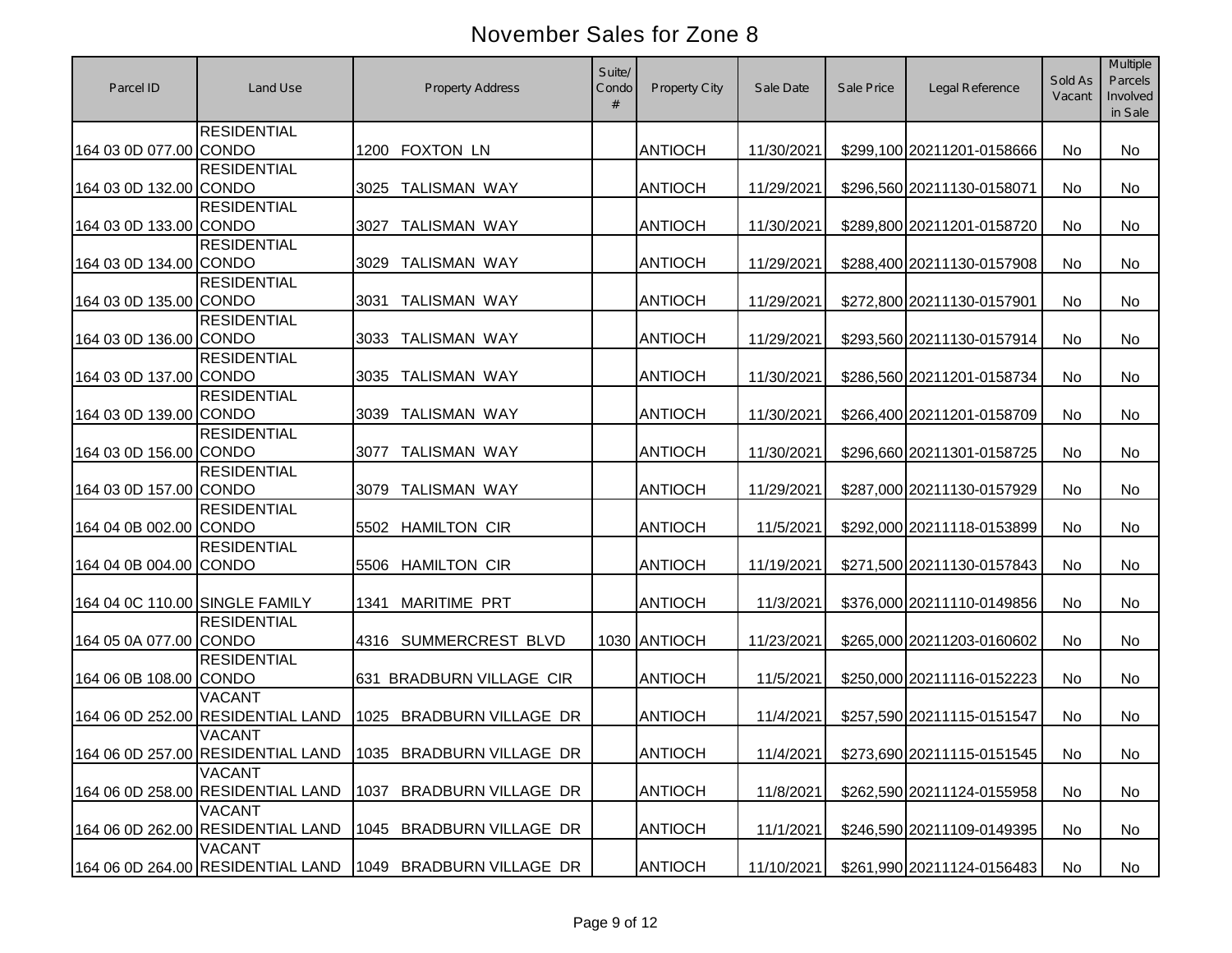| Parcel ID                      | Land Use                                           | <b>Property Address</b>            | Suite/<br>Condo<br># | Property City  | Sale Date  | Sale Price | Legal Reference            | Sold As<br>Vacant | Multiple<br>Parcels<br>Involved<br>in Sale |
|--------------------------------|----------------------------------------------------|------------------------------------|----------------------|----------------|------------|------------|----------------------------|-------------------|--------------------------------------------|
|                                | <b>VACANT</b><br>164 06 0D 265.00 RESIDENTIAL LAND | 1051<br><b>BRADBURN VILLAGE DR</b> |                      | <b>ANTIOCH</b> | 11/30/2021 |            | \$245,990 20211210-0164378 | <b>No</b>         | <b>No</b>                                  |
|                                | <b>VACANT</b><br>164 06 0D 266.00 RESIDENTIAL LAND | 1053<br><b>BRADBURN VILLAGE DR</b> |                      | <b>ANTIOCH</b> | 11/12/2021 |            | \$245,990 20211124-0156149 | No                | <b>No</b>                                  |
|                                | <b>VACANT</b><br>164 06 0D 267.00 RESIDENTIAL LAND | <b>BRADBURN VILLAGE DR</b><br>1055 |                      | <b>ANTIOCH</b> | 11/18/2021 |            | \$257,990 20211203-0160652 | No                | <b>No</b>                                  |
|                                | <b>VACANT</b><br>164 06 0D 268.00 RESIDENTIAL LAND | 1057<br><b>BRADBURN VILLAGE DR</b> |                      | <b>ANTIOCH</b> | 11/17/2021 |            | \$245,990 20211124-0156480 | No                | <b>No</b>                                  |
|                                | <b>VACANT</b><br>164 06 0D 269.00 RESIDENTIAL LAND | 1059<br><b>BRADBURN VILLAGE DR</b> |                      | <b>ANTIOCH</b> | 11/29/2021 |            | \$261,990 20211209-0163486 | <b>No</b>         | <b>No</b>                                  |
| 164 08 0A 032.00 SINGLE FAMILY |                                                    | 1205 LAKEWALK DR                   |                      | <b>ANTIOCH</b> | 11/12/2021 |            | \$303,300 20211119-0154366 | No.               | <b>No</b>                                  |
| 164 08 0B 106.00 SINGLE FAMILY |                                                    | 1074 LAKEWALK DR                   |                      | <b>ANTIOCH</b> | 11/1/2021  |            | \$315,000 20211105-0148230 | No                | No                                         |
| 164 08 0C 111.00 SINGLE FAMILY |                                                    | 505 SHORELINE LN                   |                      | <b>ANTIOCH</b> | 11/15/2021 |            | \$370,000 20211129-0156898 | No                | <b>No</b>                                  |
| 164 09 0 002.00                | <b>SINGLE FAMILY</b>                               | 5741 CEDAR ASH XING                |                      | <b>ANTIOCH</b> | 11/15/2021 |            | \$385,000 20211124-0156373 | No                | <b>No</b>                                  |
| 164 10 0A 141.00 SINGLE FAMILY |                                                    | 3104 PONY RIDGE WAY                |                      | <b>ANTIOCH</b> | 11/2/2021  |            | \$350,000 20211110-0150451 | No                | No                                         |
| 164 10 0A 442.00 SINGLE FAMILY |                                                    | 604 SANDROSE CT                    |                      | <b>ANTIOCH</b> | 11/22/2021 |            | \$405,000 20211208-0162903 | No                | No                                         |
| 164 10 0A 464.00 SINGLE FAMILY |                                                    | 512 ALPENGLOW CT                   |                      | <b>ANTIOCH</b> | 11/1/2021  |            | \$385,000 20211105-0148394 | <b>No</b>         | <b>No</b>                                  |
| 164 13 0B 021.00 SINGLE FAMILY |                                                    | 3424 CAINBROOK XING                |                      | <b>ANTIOCH</b> | 11/12/2021 |            | \$370,000 20211117-0153231 | No                | No                                         |
| 164 13 0C 037.00 SINGLE FAMILY |                                                    | TREEHAVEN PL<br>4104               |                      | <b>ANTIOCH</b> | 11/8/2021  |            | \$333,330 20211116-0152228 | No                | <b>No</b>                                  |
| 164 16 0A 114.00 SINGLE FAMILY |                                                    | 841 POST OAK DR                    |                      | <b>ANTIOCH</b> | 11/1/2021  |            | \$340,000 20211109-0149285 | <b>No</b>         | <b>No</b>                                  |
| 164 16 0B 056.00 SINGLE FAMILY |                                                    | 2139 CAREFREE LN                   |                      | <b>ANTIOCH</b> | 11/19/2021 |            | \$450,000 20211129-0157241 | <b>No</b>         | No                                         |
| 165 05 0A 125.00 SINGLE FAMILY |                                                    | 500 SHORELINE LN                   |                      | <b>ANTIOCH</b> | 11/30/2021 |            | \$229,000 20211206-0161258 | No                | No                                         |
| 165 09 0A 009.00 SINGLE FAMILY |                                                    | 1816 LAKEWOOD VILLAGE DR           |                      | <b>ANTIOCH</b> | 11/3/2021  |            | \$335,500 20211115-0151372 | No                | No                                         |
| 165 13 0A 021.00 SINGLE FAMILY |                                                    | 605 N STONEGATE CT                 |                      | <b>ANTIOCH</b> | 11/18/2021 |            | \$257,000 20211202-0159591 | No                | No                                         |
| 165 13 0A 095.00 SINGLE FAMILY |                                                    | 4044 PEPPERWOOD DR                 |                      | <b>ANTIOCH</b> | 11/19/2021 |            | \$320,000 20211201-0158399 | No                | No                                         |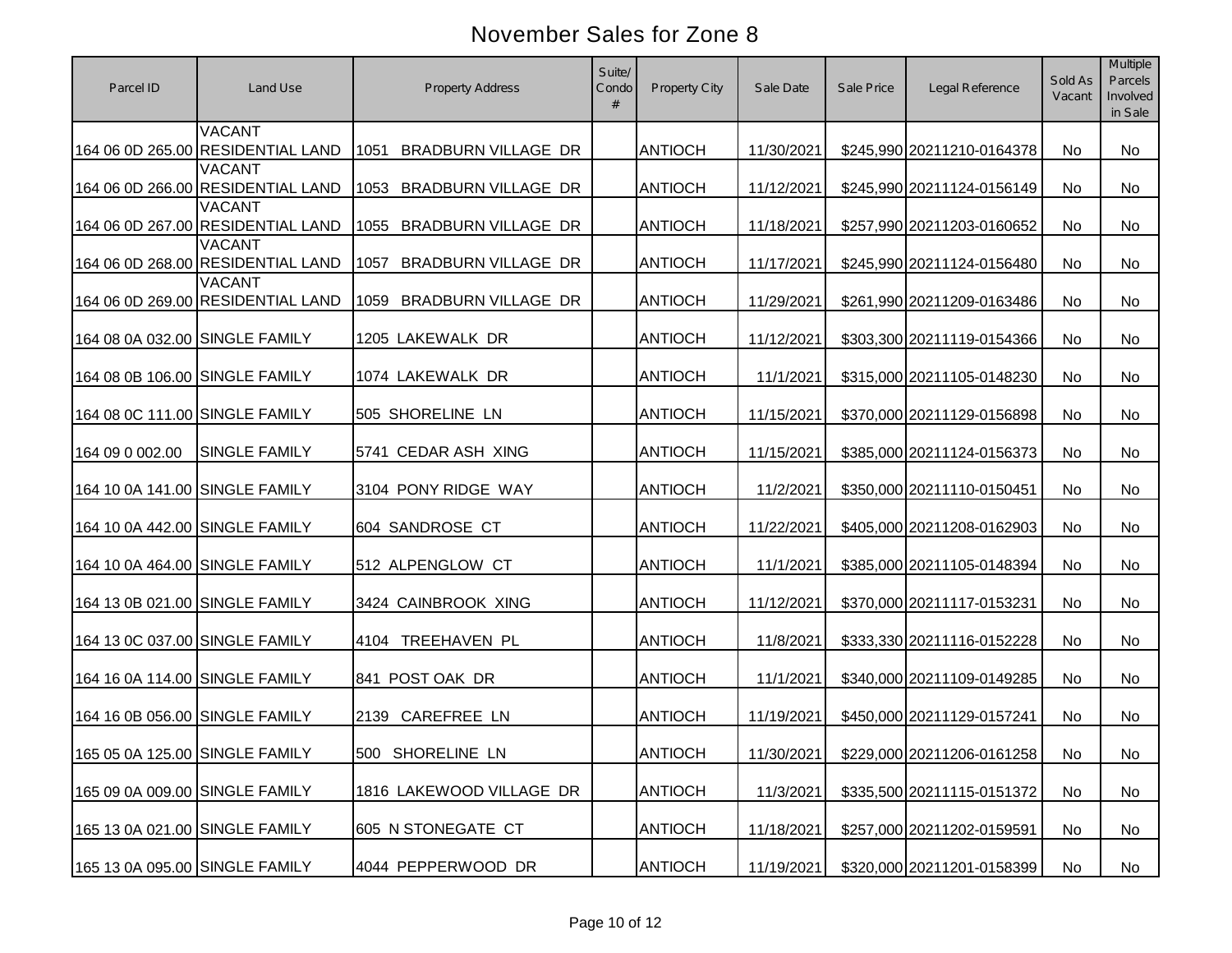| Parcel ID                      | Land Use             | <b>Property Address</b>  | Suite/<br>Condo<br># | <b>Property City</b> | Sale Date  | Sale Price | Legal Reference            | Sold As<br>Vacant | Multiple<br>Parcels<br>Involved<br>in Sale |
|--------------------------------|----------------------|--------------------------|----------------------|----------------------|------------|------------|----------------------------|-------------------|--------------------------------------------|
| 165 14 0 047.00                | <b>SINGLE FAMILY</b> | 1133 BLUEWILLOW CT       |                      | <b>ANTIOCH</b>       | 11/9/2021  |            | \$305,000 20211115-0152029 | No                | No                                         |
| 175 02 0B 050.00 CONDO         | <b>RESIDENTIAL</b>   | 1532 SPRUCEDALE DR       |                      | <b>ANTIOCH</b>       | 11/4/2021  |            | \$259,900 20211116-0152230 | <b>No</b>         | <b>No</b>                                  |
| 175 02 0B 066.00 CONDO         | <b>RESIDENTIAL</b>   | 904 BEAVERCREEK WAY      |                      | <b>ANTIOCH</b>       | 11/18/2021 |            | \$238,000 20211124-0156459 | <b>No</b>         | <b>No</b>                                  |
| 175 02 0B 144.00 CONDO         | <b>RESIDENTIAL</b>   | 826 LOWER PARK PL        |                      | <b>ANTIOCH</b>       | 11/30/2021 |            | \$252,000 20211203-0160966 | No                | No                                         |
| 175 02 0F 070.00 SINGLE FAMILY |                      | 2204 PRESERVE CIR        |                      | <b>ANTIOCH</b>       | 11/12/2021 |            | \$346,659 20211124-0155966 | <b>No</b>         | <b>No</b>                                  |
| 175 02 0F 071.00 SINGLE FAMILY |                      | PRESERVE CIR<br>2208     |                      | <b>ANTIOCH</b>       | 11/12/2021 |            | \$350,990 20211124-0155962 | No                | <b>No</b>                                  |
| 175 02 0F 093.00 SINGLE FAMILY |                      | PRESERVE CIR<br>2283     |                      | <b>ANTIOCH</b>       | 11/12/2021 |            | \$344,659 20211124-0155970 | No                | No                                         |
| 175 02 0F 095.00 SINGLE FAMILY |                      | PRESERVE CIR<br>2275     |                      | <b>ANTIOCH</b>       | 11/12/2021 |            | \$347,659 20211124-0155968 | No                | <b>No</b>                                  |
| 175 02 0F 099.00 SINGLE FAMILY |                      | PRESERVE CIR<br>2217     |                      | <b>ANTIOCH</b>       | 11/12/2021 |            | \$338,868 20211124-0156155 | No                | <b>No</b>                                  |
| 175 02 0G 058.00 CONDO         | <b>RESIDENTIAL</b>   | SADDLECREEK WAY<br>4033  |                      | <b>ANTIOCH</b>       | 11/3/2021  |            | \$237,000 20211104-0147525 | No                | No                                         |
| 175 02 0G 081.00 CONDO         | <b>RESIDENTIAL</b>   | 5035 UPPER PARK PL       |                      | <b>ANTIOCH</b>       | 11/19/2021 |            | \$232,500 20211203-0160188 | No                | No                                         |
| 176 05 0A 071.00 SINGLE FAMILY |                      | 5337 SUNNYVALE DR        |                      | <b>ANTIOCH</b>       | 11/1/2021  |            | \$415,000 20211104-0147577 | No                | No                                         |
| 176 05 0B 104.00 SINGLE FAMILY |                      | 5037 SINGING HILLS DR    |                      | <b>ANTIOCH</b>       | 11/24/2021 |            | \$405,000 20211201-0158906 | No                | No                                         |
| 176 05 0B 149.00 SINGLE FAMILY |                      | 6232 ROCKY TOP DR        |                      | <b>ANTIOCH</b>       | 11/23/2021 |            | \$308,700 20211208-0162908 | <b>No</b>         | No                                         |
| 176 05 0B 167.00 SINGLE FAMILY |                      | 5312 HICKORY WOODS DR    |                      | <b>ANTIOCH</b>       | 11/4/2021  |            | \$285,000 20211109-0149282 | <b>No</b>         | <b>No</b>                                  |
| 176 06 0A 095.00 SINGLE FAMILY |                      | <b>CARRIE CT</b><br>7209 |                      | <b>ANTIOCH</b>       | 11/30/2021 |            | \$332,270 20211202-0160043 | No                | No                                         |
| 176 06 0A 096.00 SINGLE FAMILY |                      | 7211 CARRIE CT           |                      | <b>ANTIOCH</b>       | 11/30/2021 |            | \$298,685 20211203-0160184 | No                | No                                         |
| 176 06 0A 098.00 SINGLE FAMILY |                      | 7215 CARRIE CT           |                      | <b>ANTIOCH</b>       | 11/30/2021 |            | \$338,380 20211202-0160098 | No                | No                                         |
| 176 06 0A 099.00 SINGLE FAMILY |                      | <b>CARRIE CT</b><br>7217 |                      | <b>ANTIOCH</b>       | 11/30/2021 |            | \$340,610 20211202-0159974 | No                | No                                         |
| 176 06 0A 101.00 SINGLE FAMILY |                      | CARRIE CT<br>7227        |                      | <b>ANTIOCH</b>       | 11/30/2021 |            | \$333,270 20211202-0159922 | No                | No                                         |